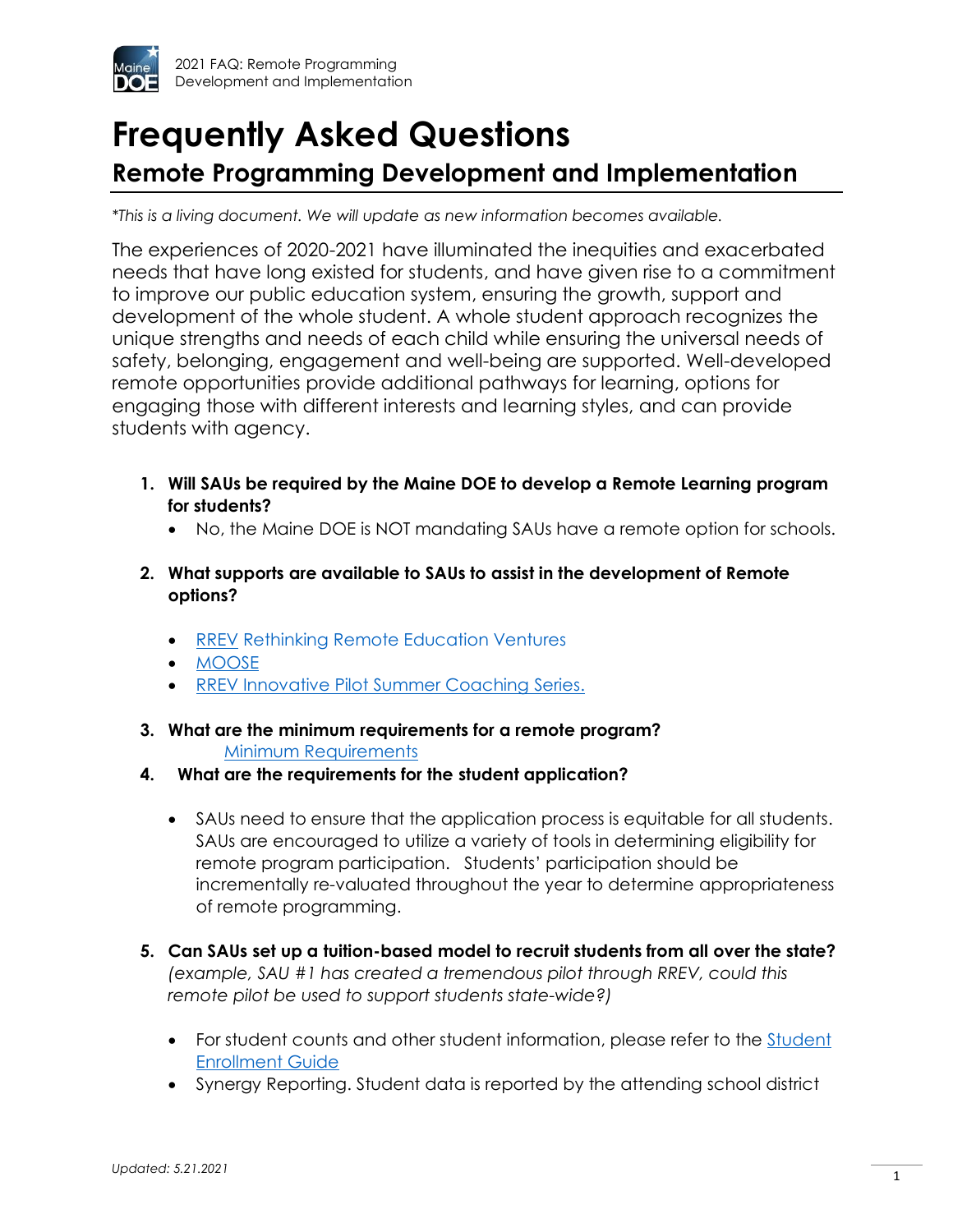

• *As long as the sending SAU operates a school at the grade, they would be able to pay tuition for that student. As some districts do not operate PreK programs, those districts could not tuition students at that grade level.*

### **6. Could a remote program be aligned with a CTE region cohort?**

- SAUs are encouraged to collaborate with each other to create comprehensive remote programs.
- The existing funding structure for CTE is NOT applicable to the development of regional remote programs.
- The cost sharing structure for this collaborative would need to be determined locally.
- Please refer to the [Student Enrollment Guide](https://www.maine.gov/doe/data-reporting/collection/helpdesk/resources/student-enrollment-guides) for enrollment framework.

### **7. Will SAUs be expected to provide remote education options to students who have exceptionalities that could benefit from a remote programming model?**

• SAUs need to ensure equal access to all available general education modalities of learning. If a SAU does not offer a remote general education option, the SAU is not legally obligated to provide a remote option to maintain FAPE.

#### **8. Will remote students need to participate in the state-wide assessments?**

- Yes. Section 1111(b)(2) of the Elementary and Secondary Education Act (ESEA) as amended by the Every Student Succeeds Act (ESSA) of 2015 requires participation in statewide assessments. In Maine:
- $\bullet$  all students in grades 3-8 and 3 $rd$  year in high school participate in math, and ELA (NWEA/MSSA Math, MSAA ELA/Literacy) assessments
- All students in grades 5, 8 and  $3<sup>rd</sup>$  year of high school participate in science (Maine Science/MSAA Science)
- students who are English learners in grades K-12 participate in the ACCESS (alternate ACCESS) for ELLs assessment.

#### **9. Will there be any vaccination requirements for remote students?**

• As of right now, even remote programs require students to follow the immunization requirements in 20-A M.R.S. §6355.

#### **10. Can trauma informed approaches and Social Emotional Learning be used in Remote Learning?**

• Trauma informed approaches in schools rely on the creation of a warm, welcoming learning environment that embeds learning in a culture of safety, connection, belonging, equity, predictability, and positive relationships with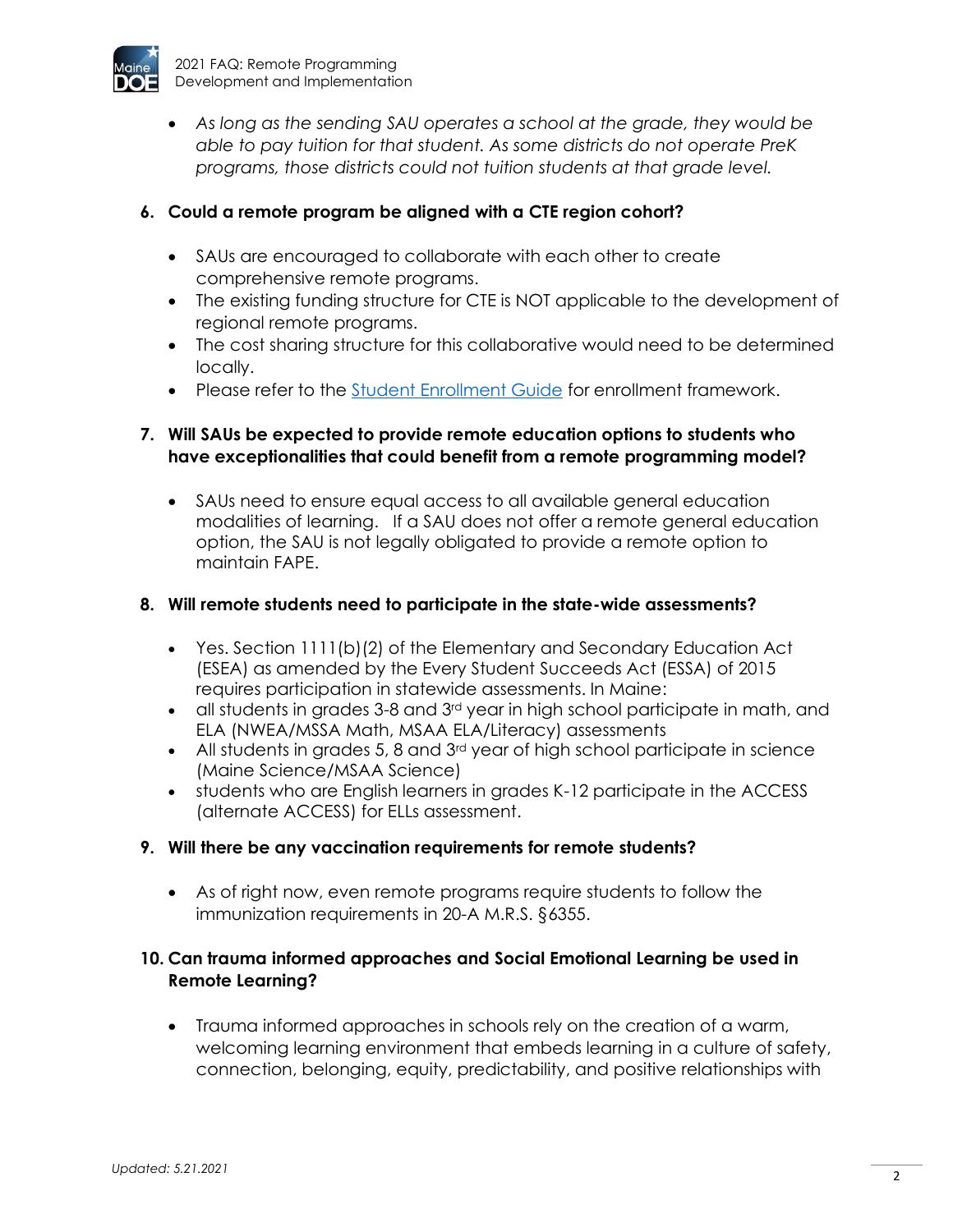

adults and peers. These same approaches can, and should be, adapted to a remote learning environment.

- i. [SEL4ME](https://www.maine.gov/doe/sel/sel4me): Maine's free, PreK-12 module-based program
- ii. [Free SEL trainings for staff](https://www.maine.gov/doe/sel/sel4me/training)
- iii. [SEL Resources](https://www.maine.gov/doe/sel)
- iv. [Dept of Education Covid-19 Handbook v2](https://www2.ed.gov/documents/coronavirus/reopening-2.pdf) , Pages 11-13
- v. National Child Traumatic Stress Network: [Core Trauma Training](https://www.nctsn.org/resources/12-core-concepts-online-interactive-course)
- vi. [Supporting Students, Families and Educators: Trauma Informed](https://traumasensitiveschools.org/wp-content/uploads/2020/04/Trauma-Sensitive-Remote-Learning.pdf)  [Remote Learning](https://traumasensitiveschools.org/wp-content/uploads/2020/04/Trauma-Sensitive-Remote-Learning.pdf)
- vii. [Strategies for Remote Learning](https://selcenter.wested.org/wp-content/uploads/sites/3/2020/05/SEL_Center_Strategies_for_Trauma_Informed_Distance_Learning_Brief.pdf)

#### **11. How can school based mental health supports be applied to Remote Learning?**

- Many students have been exposed to trauma, disruptions in learning, physical isolation, and disengagement from school and peers, which negatively affects their mental health. Students learn, take academic risks, and achieve at higher levels in safe and supportive environments and in the care of responsive adults they can trust. However, the ongoing impact of COVID-19 has contributed to student experiences that are far from universal — with underserved students experiencing a disproportionate burden of the pandemic. As a result, many students might require additional supports and interventions to take risks in their learning so they can achieve at higher levels.
- In a remote learning setting, it will be important to have clear policies for managing inappropriate behavior, unexpected events, and dysregulated students. With a view into a student's home there comes a greater exposure to personal information as well as situations existing in the home that are beyond the students' control. Staff should have training in mandated reporting in remote learning settings, while also having access to school counselors and social workers for support.
- Students may need extra supports with managing their mental health and finding ways to build positive relationships between students and mental health support staff can create awareness of resources that allow students to more easily connect and seek support. Having visible and available mental health support staff in a Remote setting reduces stigma and creates awareness for all students.
	- i. [Dept of Education Covid-19 Handbook v2](https://www2.ed.gov/documents/coronavirus/reopening-2.pdf) , Pages 14-18
	- ii. Professional Development Training: A Conversation About Practical [Interventions for the Impact of COVID-19 on Mental Health](https://gcc02.safelinks.protection.outlook.com/?url=https%3A%2F%2Fyoutu.be%2FdlNmG3BL3w8&data=02%7C01%7CStaci.H.Warren%40maine.gov%7C5da3c72efa804785113d08d854034c0c%7C413fa8ab207d4b629bcdea1a8f2f864e%7C0%7C0%7C637351720419717838&sdata=qyWyZgyjGlRO%2Flh3SNGOkAKU4MXnQjQKdoABC72JS8U%3D&reserved=0)
	- iii. [Providing School Mental Health Supports Online](https://www.youtube.com/watch?v=JaT2EbaKPPI&feature=youtu.be) *- Loyola University School Mental Health Advanced Practice Program*
	- iv. *[School Social Worker Association of America](https://www.sswaa.org/covid-19-resources)*
	- v. *[Maine School Counselor Association](https://meschoolcounselor.org/)*

#### **Additional questions should be submitted to the DOE through the:**